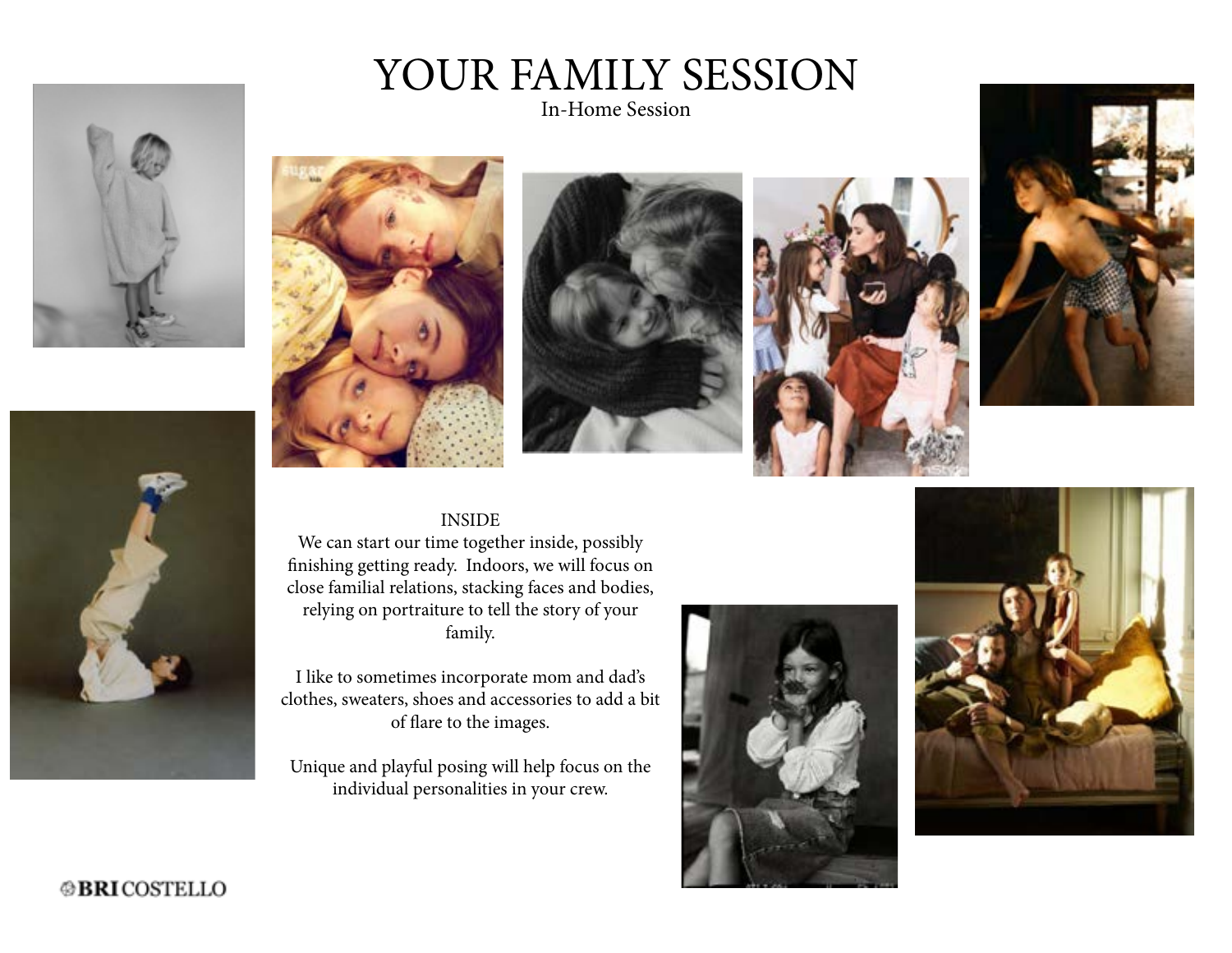







< INSIDE LOCATIONS Bedrooms, doorways, hallways, stairwell, porch, office chairs, louge set, kitchen table (set with food/ leftover breakfast), tucked in clothing or blankets, peeking out from private spaces.



### BOOKS >

As a family that loves to read, I know the many ways and places I usually end up pretzeling in to a deep reading state. We can focus on cudlles and window bays and cozy spots to snuggle up with books.



**@BRICOSTELLO** 







r22880 www.fotosearch.com





DANCING I love the idea of dancing and how families can be playful together. We can put on our favourite songs or silly songs and maybe even bust out some instruments and dance around. This should feel playful and free.

This is a great time for custume play!



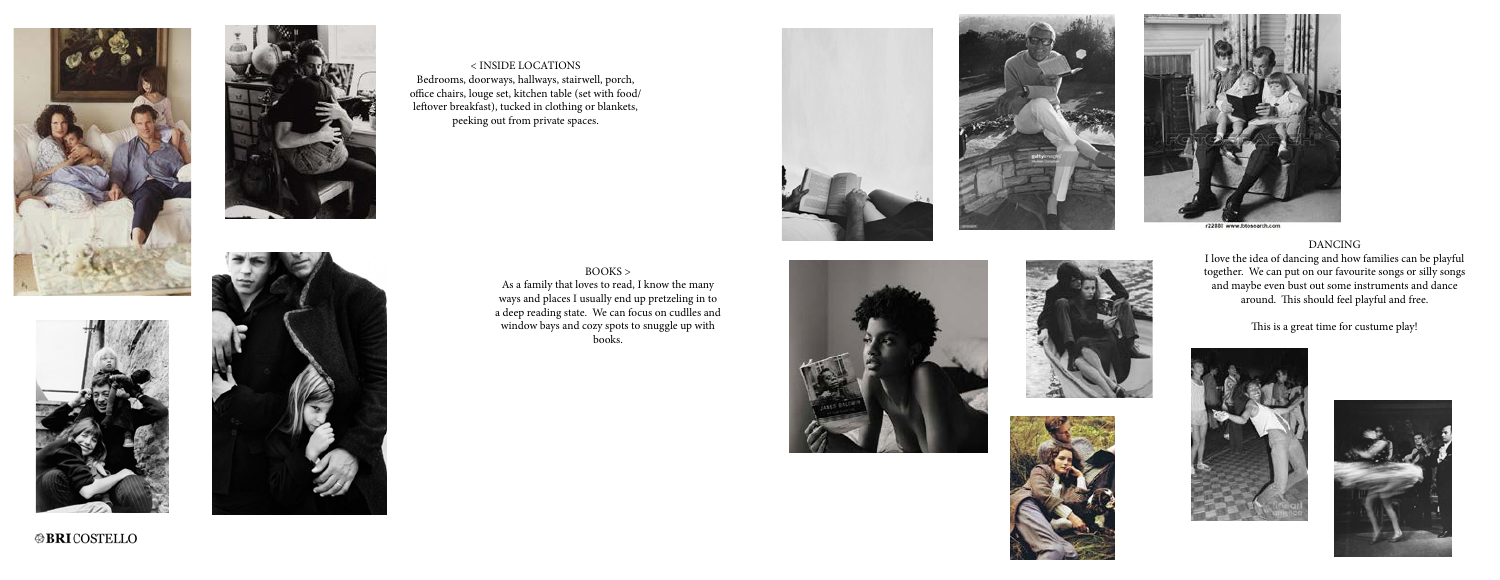







**@BRICOSTELLO** 









### OUTDOORS























When we transition our play outside, we can expand our bodies and movement. Hugging trees, laying in the grass, swinging from trees and on tree swings--bodies can stay close--crossing paths and creating visual interest--exploring holding hands, pulling on each other, bending down, scooping up, hanging from fences or bending over backwards.

Aspects of dynamic dimension will help set apart the familial dynamics within your unit--playful, intimate, cozy, safe, quiet, known, wild.

This is another time that I like to use fruit or flowers and other found "props" around the house, including: mom and dad hats, water buckets, oversized tees or sweaters, and bare feet. Pillow fight? Should we cut up a pillow and let the feathers fly, or turn on the watering hose?

We will capture mostly each other at play and in candid moments- vingetting siblings, single parent-child relationships, as well as parents together while the kids entertain themselves.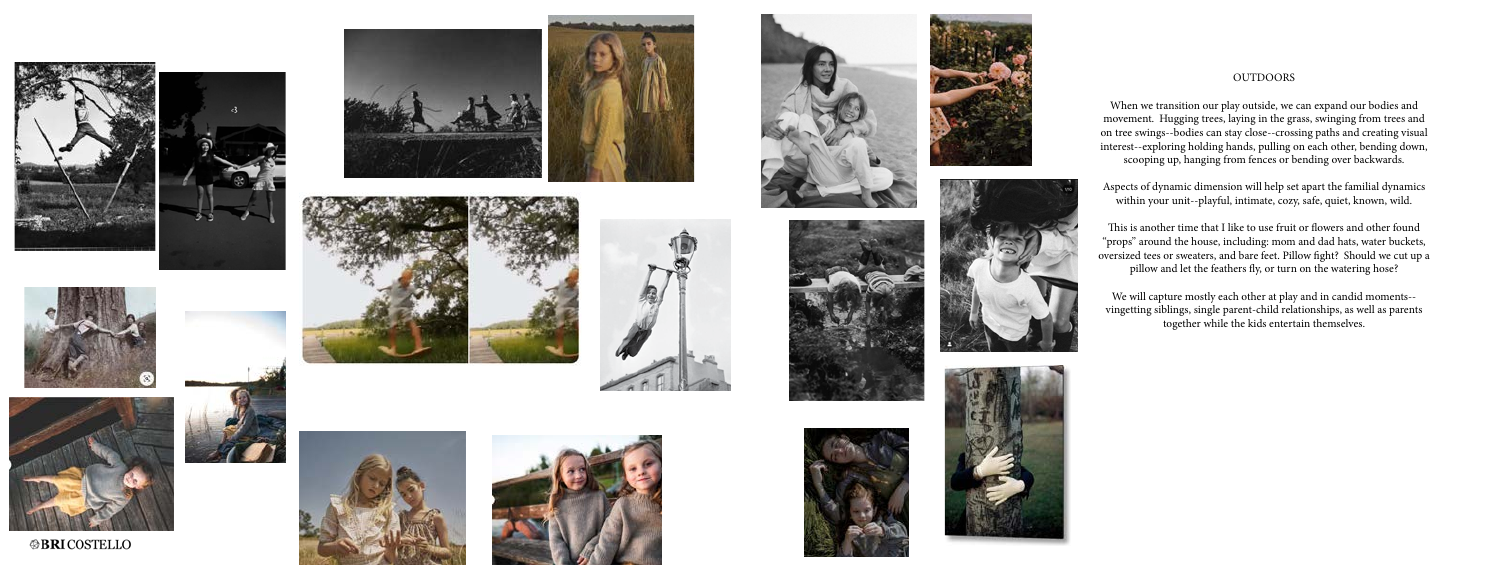





















 $\circledast$ BRICOSTELLO